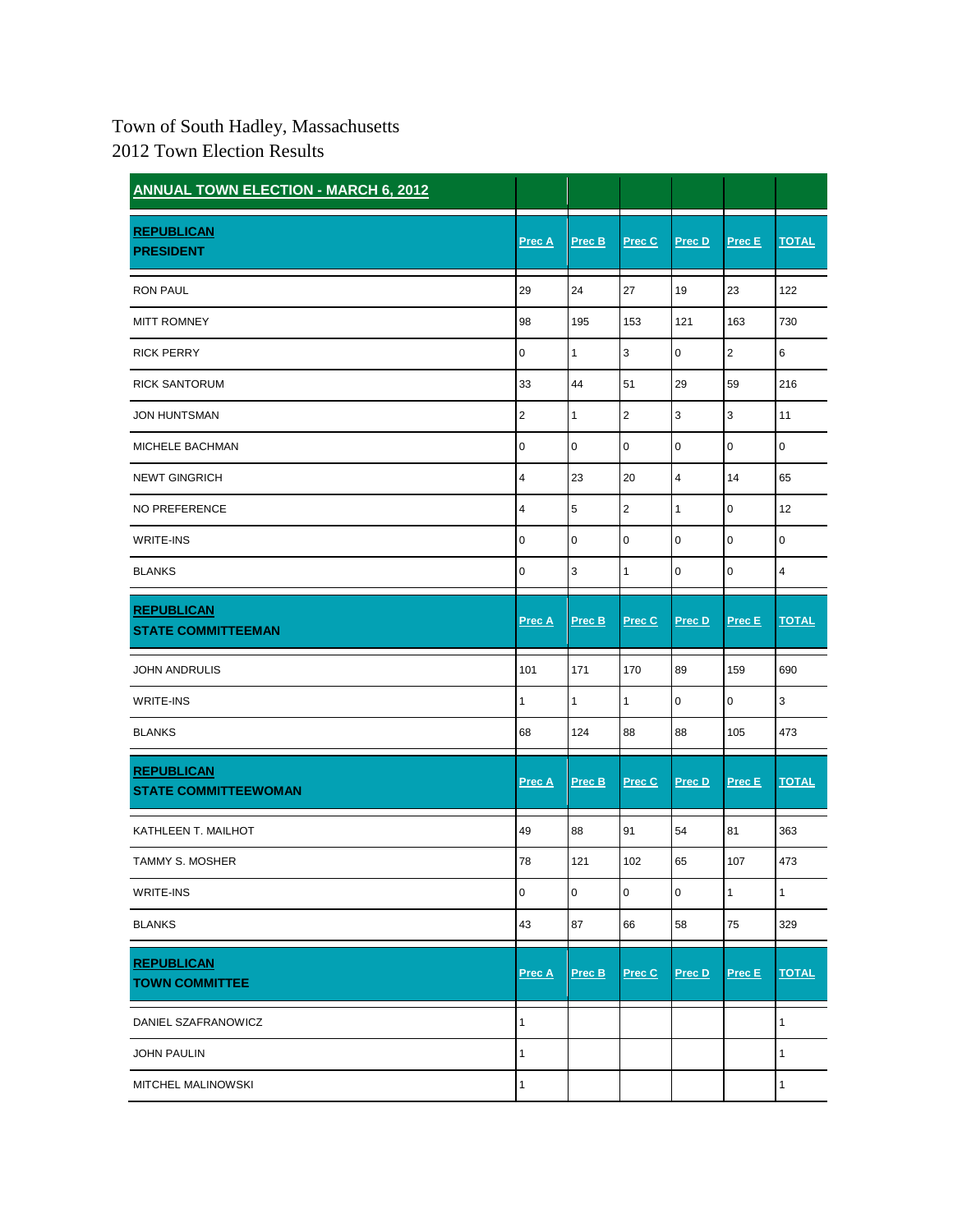| <b>CHARLES VIENS</b>                                |              | $\mathbf{1}$ |                     |                |                | $\mathbf{1}$            |
|-----------------------------------------------------|--------------|--------------|---------------------|----------------|----------------|-------------------------|
| DALE JOHNSTON                                       |              |              |                     | $\mathbf{1}$   |                | 1                       |
| <b>AMY FOLEY</b>                                    |              |              |                     | 1              |                | 1                       |
| PETER GAGNE                                         |              |              |                     | $\mathbf{1}$   |                | 1                       |
| <b>BRIAN COUTURE</b>                                |              |              |                     | $\mathbf{1}$   |                | $\mathbf{1}$            |
| <b>STEVE MERRILL</b>                                |              |              |                     | 1              |                | 1                       |
| <b>WRITE-INS</b>                                    | $\mathsf 0$  | 10           | $\mathsf 3$         | $\overline{2}$ | 6              | 21                      |
| <b>BLANKS</b>                                       | 5947         | 10349        | 9062                | 6189           | 9232           | 40779                   |
| <b>GREEN-RAINBOW</b><br><b>PRESIDENT</b>            | Prec A       | Prec B       | Prec C              | Prec D         | Prec E         | <b>TOTAL</b>            |
| <b>KENT MESPLAY</b>                                 | $\mathbf 0$  | $\pmb{0}$    | 0                   | $\mathsf 0$    | $\mathbf 0$    | $\pmb{0}$               |
| <b>JILL STEIN</b>                                   | $\pmb{0}$    | $\mathbf 0$  | $\mathbf 0$         | $\mathbf{1}$   | $\mathbf 0$    | 1                       |
| <b>HARLEY MIKKELSON</b>                             | 0            | $\pmb{0}$    | 0                   | 0              | 0              | 0                       |
| NO PREFERENCE                                       | 1            | $\pmb{0}$    | $\mathbf{1}$        | $\mathbf{1}$   | $\mathbf 0$    | 3                       |
| <b>WRITE-INS</b>                                    | 0            | $\mathbf 0$  | 0                   | $\mathsf 0$    | $\mathbf 0$    | $\mathbf 0$             |
| <b>GREEN-RAINBOW</b><br><b>STATE COMMITTEEMAN</b>   | Prec A       | Prec B       | Prec C              | Prec D         | Prec E         | <b>TOTAL</b>            |
| <b>WRITE-INS</b>                                    | $\pmb{0}$    | $\pmb{0}$    | 0                   | $\mathsf 0$    | $\mathbf 0$    | $\mathbf 0$             |
| <b>BLANKS</b>                                       | 1            | 0            | 1                   | $\overline{2}$ | 0              | 4                       |
| <b>GREEN-RAINBOW</b><br><b>STATE COMMITTEEWOMAN</b> | Prec A       | Prec B       | Prec C              | Prec D         | Prec E         | <b>TOTAL</b>            |
| <b>WRITE-INS</b>                                    | 0            | 0            | 0                   | 0              | 0              | $\mathbf 0$             |
| <b>BLANKS</b>                                       | $\mathbf{1}$ | $\pmb{0}$    | $\mathbf{1}$        | $\mathbf 2$    | $\mathbf 0$    | $\overline{\mathbf{4}}$ |
| <b>GREEN-RAINBOW</b><br><b>TOWN COMMITTEE</b>       | Prec A       | Prec B       | Prec C              | Prec D         | $Prec E$       | <b>TOTAL</b>            |
|                                                     |              |              |                     |                |                |                         |
| WRITE-INS                                           | 0            | $\pmb{0}$    | $\mathsf{O}\xspace$ | 0              | 0              | $\pmb{0}$               |
| <b>BLANKS</b>                                       | 10           | $\pmb{0}$    | 10                  | 20             | $\overline{0}$ | 40                      |
| <b>DEMOCRATIC</b><br><b>PRESIDENT</b>               | Prec A       | Prec B       | Prec C              | Prec D         | $Prec E$       | <b>TOTAL</b>            |
| <b>BARACK OBAMA</b>                                 | 125          | 180          | 150                 | 113            | 187            | 755                     |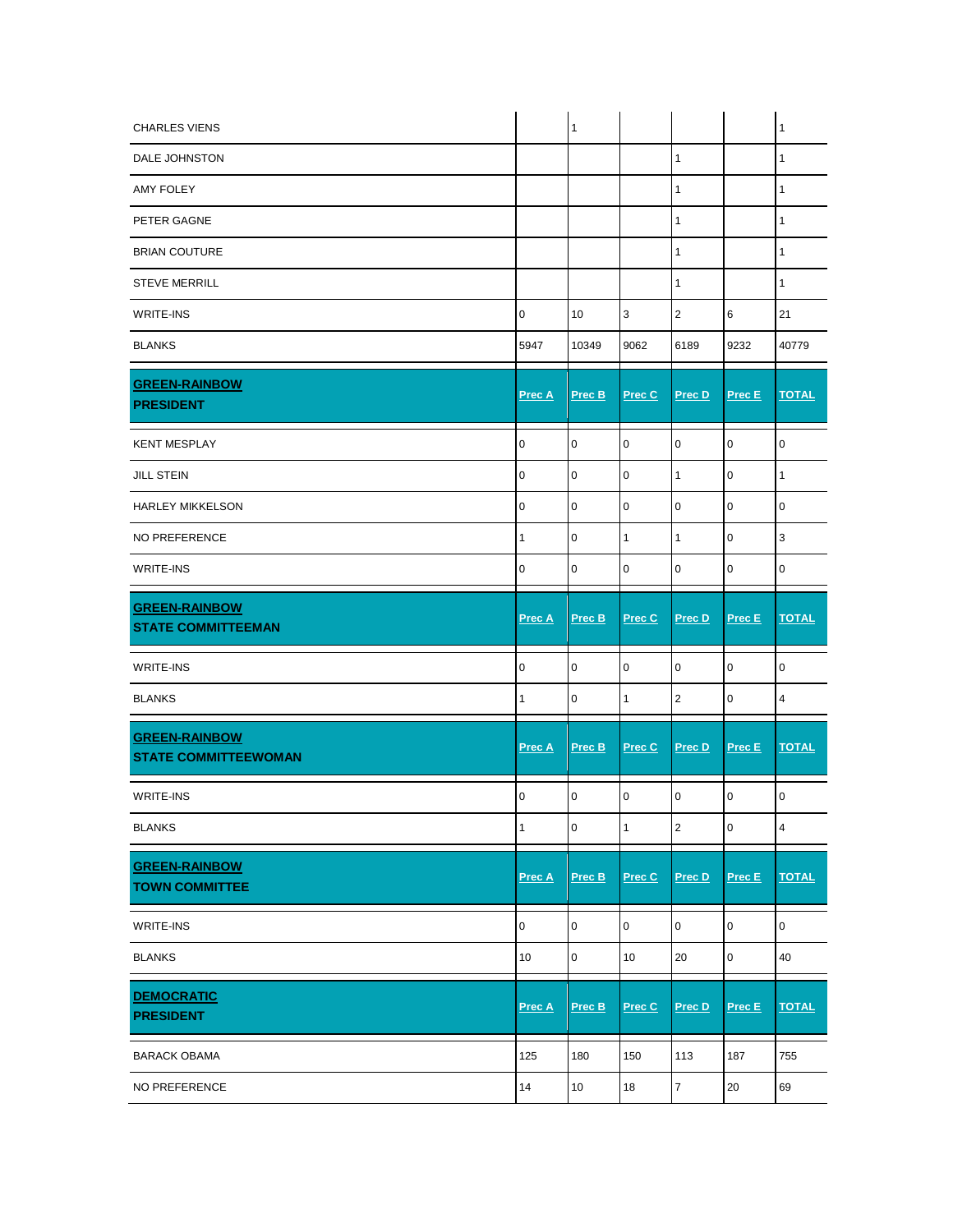| <b>WRITE-INS</b>                                 | 1      | $\overline{c}$ | 3      | $\mathbf 0$ | $\mathbf{1}$ | 8            |
|--------------------------------------------------|--------|----------------|--------|-------------|--------------|--------------|
| <b>BLANKS</b>                                    | 9      | 8              | 10     | $\mathsf 3$ | 10           | 40           |
| <b>DEMOCRATIC</b><br><b>STATE COMMITTEEMAN</b>   | Prec A | Prec B         | Prec C | Prec D      | Prec E       | <b>TOTAL</b> |
| <b>WILLIAM ROSEN</b>                             | 96     | 109            | 112    | 68          | 122          | 507          |
| <b>GREGORY BASCOMB</b>                           | 25     | 45             | 31     | 28          | 39           | 168          |
| <b>WRITE-INS</b>                                 | 0      | 0              | 0      | 0           | 0            | 0            |
| <b>BLANKS</b>                                    | 29     | 46             | 38     | 27          | 57           | 197          |
| <b>DEMOCRATIC</b><br><b>STATE COMMITTEEWOMAN</b> | Prec A | Prec B         | Prec C | Prec D      | Prec E       | <b>TOTAL</b> |
| MOLLIE FOX                                       | 118    | 147            | 132    | 89          | 153          | 639          |
| <b>WRITE-INS</b>                                 | 0      | 0              | 0      | $\pmb{0}$   | 0            | 0            |
| <b>BLANKS</b>                                    | 32     | 53             | 49     | 34          | 65           | 233          |
| <b>DEMOCRATIC</b><br><b>TOWN COMMITTEE</b>       | Prec A | Prec B         | Prec C | Prec D      | Prec E       | <b>TOTAL</b> |
| <b>GROUP</b>                                     | 98     | 118            | 95     | 167         | 106          | 584          |
| <b>BLANKS (GROUP)</b>                            | 52     | 82             | 86     | 56          | 112          | 388          |
| SARAH ETELMAN                                    | 107    | 133            | 116    | 89          | 127          | 572          |
| ANN E. EATON                                     | 106    | 131            | 114    | 79          | 120          | 550          |
| <b>ELIZABETH BOWDAN</b>                          | 102    | 133            | 109    | 82          | 118          | 544          |
| <b>JAMES BOWER</b>                               | 108    | 133            | 110    | 79          | 115          | 545          |
| DANA MULLER                                      | 106    | 141            | 114    | 92          | 127          | 580          |
| <b>GARY STEIGERWALT</b>                          | 106    | 147            | 106    | 88          | 120          | 567          |
| ROBERT JUDGE                                     | 114    | 151            | 125    | 100         | 140          | 630          |
| <b>FLORENCE MCGARRY</b>                          | 106    | 125            | 108    | 76          | 113          | 528          |
| <b>JOHN SCIBAK</b>                               | 126    | 172            | 139    | 111         | 155          | 703          |
| <b>BARBARA ERWIN</b>                             | 102    | 133            | 110    | 88          | 119          | 552          |
| <b>ALICE KENNEDY</b>                             | 110    | 137            | 115    | 78          | 114          | 554          |
| DONALD CASEY                                     | 103    | 129            | 108    | 78          | 113          | 531          |
| <b>WILLIAM FOLEY</b>                             | 108    | 134            | 110    | 79          | 118          | 549          |
| JOHN MOSS                                        | 105    | 129            | 104    | 76          | 109          | 523          |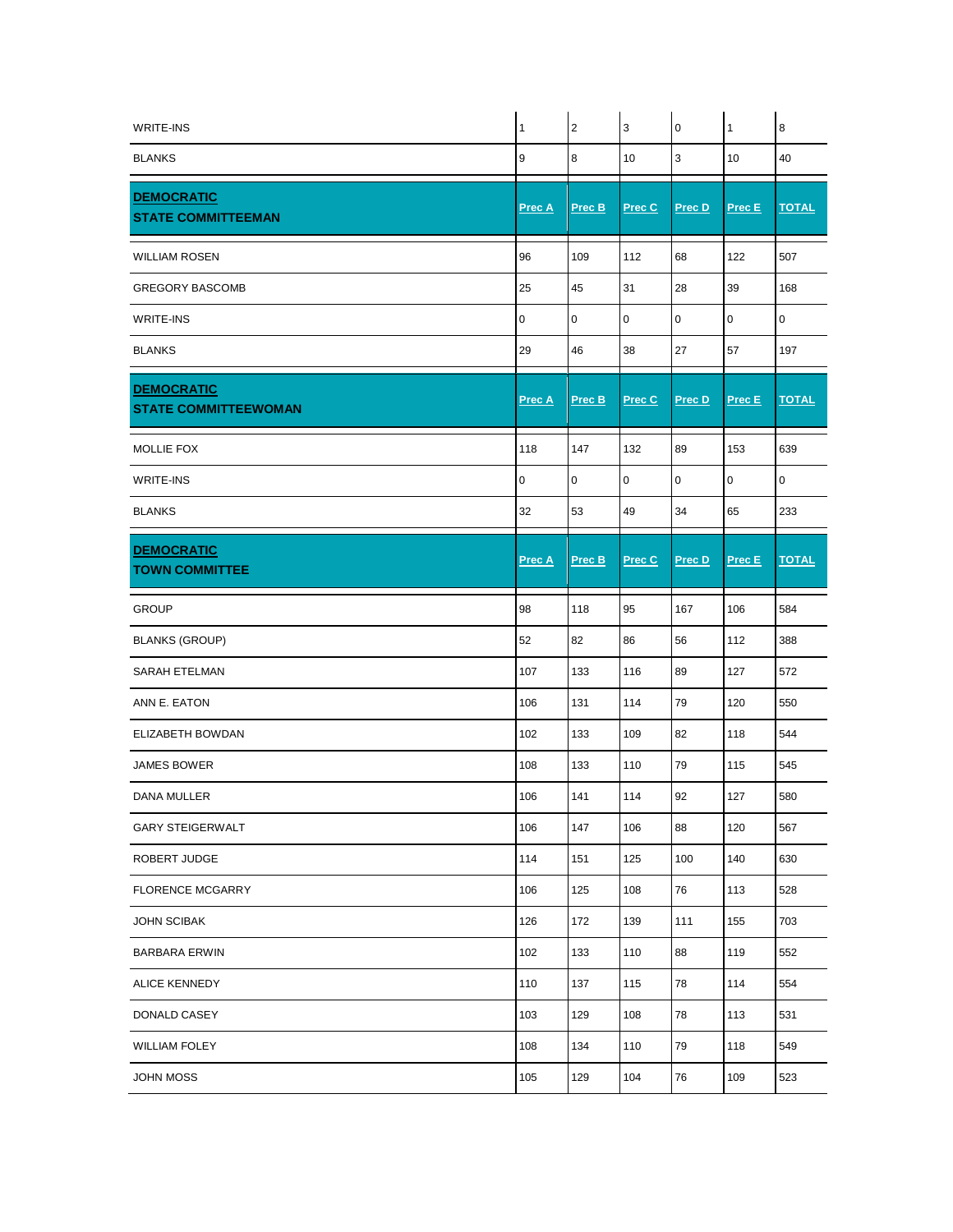| <b>WAYNE COWAN</b>                            | 104                     | 144            | 106            | 85               | 116            | 555              |
|-----------------------------------------------|-------------------------|----------------|----------------|------------------|----------------|------------------|
| <b>JEREMY KING</b>                            |                         | 1              |                |                  |                | 1                |
| <b>WINSTON LAVALLEE</b>                       |                         | $\sqrt{2}$     |                |                  |                | $\overline{2}$   |
| RICHARD CONSTANT                              |                         | $\mathbf{1}$   |                |                  |                | $\mathbf{1}$     |
| ELIZABETH MENARD                              |                         |                |                |                  | $\overline{2}$ | $\overline{2}$   |
| PHILIP SHERIDAN                               |                         |                |                |                  | 1              | 1                |
| <b>WRITE-INS</b>                              | $\mathsf 0$             | $\mathbf{1}$   | 3              | $\pmb{0}$        | 0              | $\overline{4}$   |
| <b>BLANKS</b>                                 | 3637                    | 4923           | 4638           | 3025             | 5803           | 22026            |
| <b>MODERATOR</b><br><b>ONE YEAR</b>           | <b>Prec A</b>           | Prec B         | Prec C         | Prec D           | Prec E         | <b>TOTAL</b>     |
| <b>BLANKS</b>                                 | 82                      | 183            | 110            | 111              | 158            | 644              |
| RYAN JR. EDWARD J                             | 240                     | 319            | 324            | 189              | 322            | 1394             |
| <b>WRITE-INS</b>                              | $\overline{2}$          | $\overline{7}$ | $\overline{2}$ | 6                | 5              | 22               |
| <b>SELECTBOARD MEMBER</b>                     | Prec A                  | <u>Prec B</u>  | Prec C         | Prec D           | Prec E         | <b>TOTAL</b>     |
| <b>BLANKS</b>                                 | 210                     | 390            | 307            | 273              | 371            | 1551             |
| MARILYN G. ISHLER                             | 218                     | 296            | 274            | 157              | 291            | 1236             |
| JOHN R. HINE                                  | 217                     | 329            | 287            | 182              | 299            | 1314             |
| <b>WRITE-INS</b>                              | 3                       | 3              | 4              | $\mathbf 0$      | 9              | 19               |
| <b>SCHOOL COMMITTEE</b><br><b>THREE YEARS</b> | Prec A                  | Prec B         | Prec C         | Prec D           | Prec E         | <b>TOTAL</b>     |
| <b>BLANKS</b>                                 | 103                     | 198            | 140            | 118              | 181            | 740              |
| <b>KEVIN MCALLISTER</b>                       | 219                     | 310            | 294            | 186              | 302            | 1311             |
| <b>WRITE-INS</b>                              | $\overline{\mathbf{c}}$ | $\mathbf{1}$   | $\overline{2}$ | $\boldsymbol{2}$ | $\mathbf 2$    | $\boldsymbol{9}$ |
| <b>SCHOOL COMMITTEE</b><br><b>TWO YEARS</b>   | Prec A                  | Prec B         | Prec C         | Prec D           | Prec E         | <b>TOTAL</b>     |
| <b>BLANKS</b>                                 | 26                      | 40             | 39             | 19               | 50             | 174              |
| WINSTON H. LAVALLEE                           | 100                     | 244            | 130            | 173              | 202            | 849              |
| <b>ERIC SARRAZIN</b>                          | 198                     | 223            | 267            | 113              | 231            | 1032             |
| <b>WRITE-INS</b>                              | $\pmb{0}$               | $\overline{2}$ | $\pmb{0}$      | $\mathbf{1}$     | $\overline{2}$ | $\mathbf 5$      |
| <b>MUNICIPAL LIGHT BOARD</b>                  | Prec A                  | Prec B         | Prec C         | Prec D           | Prec E         | <b>TOTAL</b>     |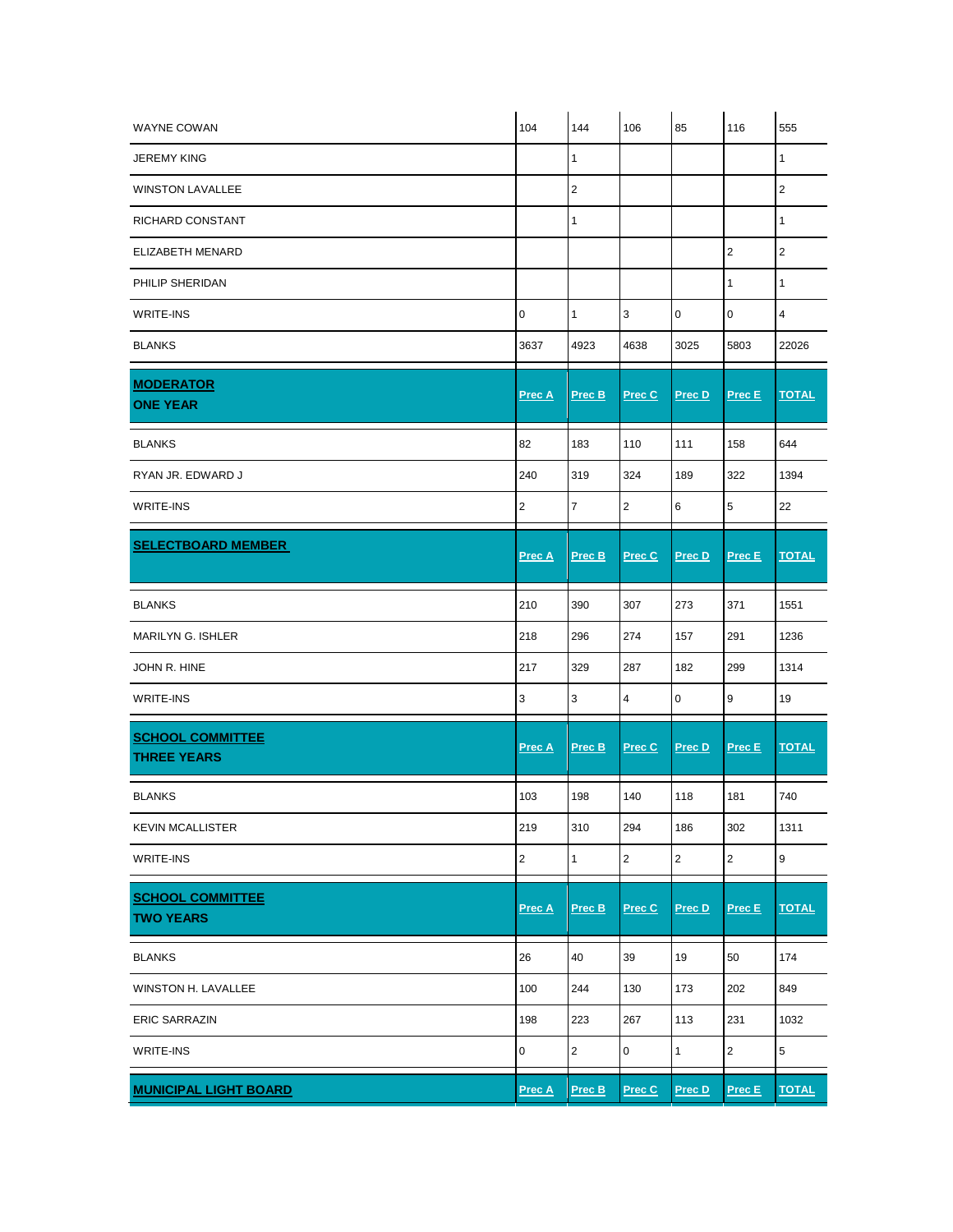| <b>THREE YEARS</b>                                           |                  |                |                |                |                  |                         |
|--------------------------------------------------------------|------------------|----------------|----------------|----------------|------------------|-------------------------|
| <b>BLANKS</b>                                                | 103              | 191            | 133            | 106            | 169              | 702                     |
| JEFFREY LABRECQUE                                            | 220              | 317            | 303            | 200            | 314              | 1354                    |
| <b>WRITE-INS</b>                                             | 1                | 1              | 0              | $\pmb{0}$      | $\overline{2}$   | $\overline{\mathbf{4}}$ |
| <b>TRUSTEE FOR FREE PUBLIC LIBRARY</b><br><b>THREE YEARS</b> | <u>Prec A</u>    | Prec B         | Prec C         | Prec D         | Prec E           | <b>TOTAL</b>            |
| <b>BLANKS</b>                                                | 291              | 555            | 417            | 391            | 539              | 2193                    |
| MITCHELL B. RESNICK                                          | 233              | 318            | 294            | 185            | 302              | 1332                    |
| CONSTANCE A. CLANCY                                          | 231              | 332            | 305            | 168            | 314              | 1350                    |
| ANNA G. SYMINGTON                                            | 217              | 320            | 290            | 171            | 297              | 1295                    |
| <b>WRITE-INS</b>                                             | $\mathbf 0$      | $\overline{2}$ | $\overline{2}$ | 3              | 3                | 10                      |
| <b>BOARD OF ASSESSORS</b><br><b>THREE YEARS</b>              | <u>Prec A</u>    | Prec B         | Prec C         | Prec D         | Prec E           | <b>TOTAL</b>            |
| <b>BLANKS</b>                                                | 87               | 178            | 102            | 114            | 167              | 648                     |
| <b>HAZEL R. SNOPEK</b>                                       | 236              | 331            | 331            | 192            | 316              | 1406                    |
| <b>WRITE-INS</b>                                             | 1                | 0              | 3              | $\mathbf 0$    | $\overline{2}$   | 6                       |
| <b>TOWN COLLECTOR</b><br><b>THREE YEARS</b>                  | <b>Prec A</b>    | Prec B         | Prec C         | Prec D         | Prec E           | <b>TOTAL</b>            |
| <b>BLANKS</b>                                                | 75               | 176            | 107            | 95             | 148              | 601                     |
| DEBORAH L. BALDINI                                           | 247              | 331            | 328            | 211            | 334              | 1451                    |
| <b>WRITE-INS</b>                                             | $\boldsymbol{2}$ | $\sqrt{2}$     | $\mathbf{1}$   | 0              | 3                | 8                       |
| <b>TOWN CLERK/TREASURER</b><br><b>THREE YEARS</b>            | Prec A           | Prec B         | Prec C         | Prec D         | Prec E           | <b>TOTAL</b>            |
| <b>BLANKS</b>                                                | 84               | 166            | 122            | 113            | 164              | 649                     |
| CARLENE C. HAMLIN                                            | 238              | 342            | 308            | 191            | 319              | 1398                    |
| WRITE-INS                                                    | $\sqrt{2}$       | 1              | 6              | $\overline{c}$ | $\boldsymbol{2}$ | 13                      |
| <b>PLANNING BOARD</b><br><b>FIVE YEARS</b>                   | Prec A           | Prec B         | Prec C         | Prec D         | Prec E           | <b>TOTAL</b>            |
| <b>BLANKS</b>                                                | 88               | 172            | 128            | 109            | 166              | 633                     |
| JOAN B. ROSNER                                               | 234              | 325            | 307            | 190            | 313              | 1369                    |
| <b>JEREMY KING</b>                                           | 0                | $\overline{7}$ | $\pmb{0}$      | $\pmb{0}$      | 0                | 0                       |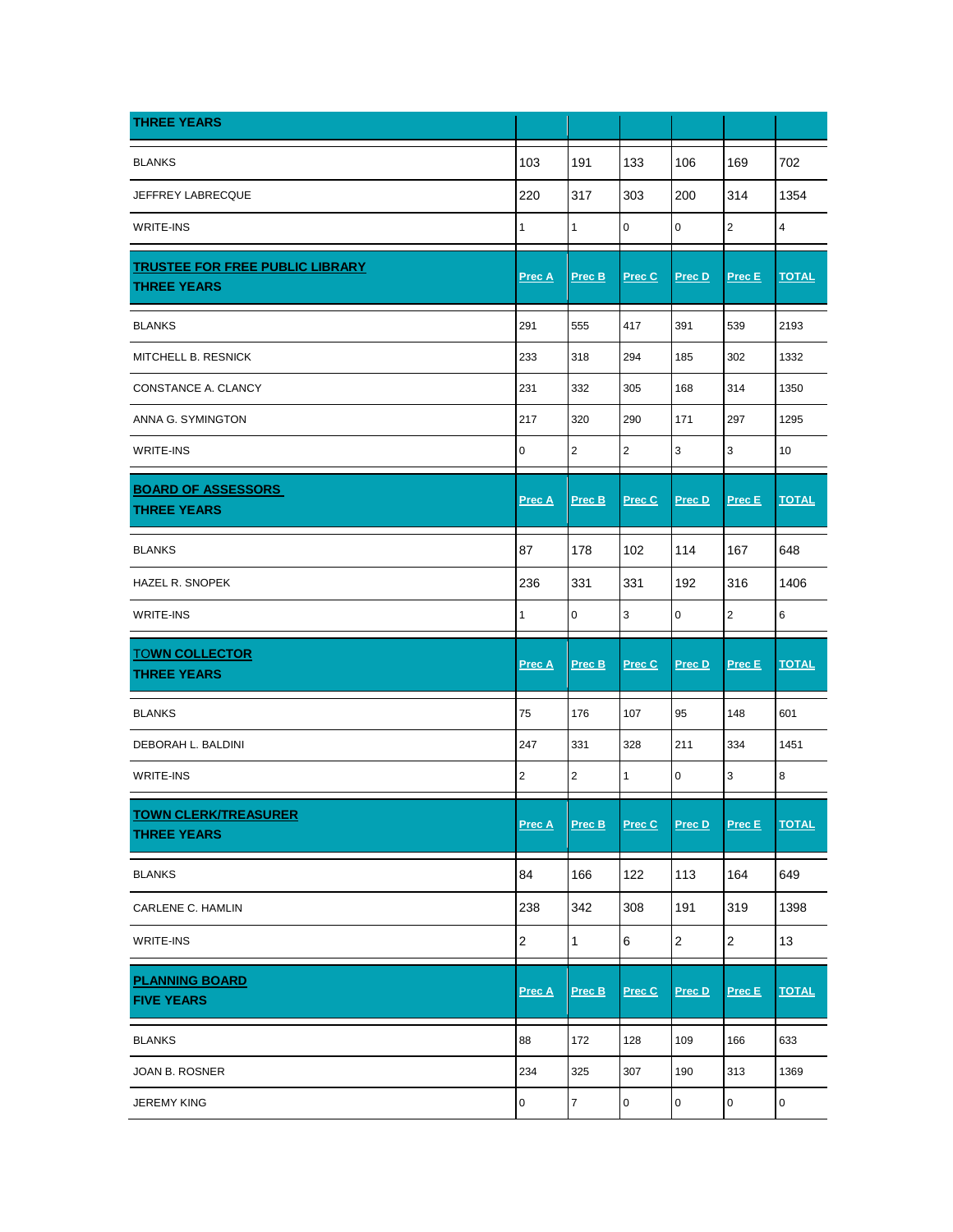| <b>WRITE-INS</b>                                            | $\sqrt{2}$    | $\overline{5}$ | $\mathbf{1}$   | $\overline{7}$ | 6            | 21             |
|-------------------------------------------------------------|---------------|----------------|----------------|----------------|--------------|----------------|
| <b>PLANNING BOARD</b><br><b>ONE YEAR</b>                    | Prec A        | Prec B         | Prec C         | Prec D         | Prec E       | <b>TOTAL</b>   |
| <b>BLANKS</b>                                               | 95            | 185            | 133            | 123            | 164          | 700            |
| <b>MELISSA O'BRIEN</b>                                      | 228           | 321            | 303            | 182            | 319          | 1353           |
| <b>WRITE-INS</b>                                            | 1             | 3              | 0              | $\mathbf{1}$   | $\mathbf 2$  | $\overline{7}$ |
| <b>COUNCILOR HAMPSHIRE COUNCIL OF GOVERNMENTS</b>           | <u>Prec A</u> | Prec B         | Prec C         | Prec D         | Prec E       | <b>TOTAL</b>   |
| <b>BLANKS</b>                                               | 319           | 609            | 440            | 389            | 593          | 2350           |
| SARAH ETELMAN                                               | 223           | 292            | 288            | 169            | 286          | 1258           |
| FRANCIS J. DETOMA SR.                                       | 211           | 317            | 283            | 192            | 280          | 1283           |
| THOMAS E. KNIGHTLY                                          | 219           | 305            | 296            | 168            | 295          | 1283           |
| <b>WRITE-INS</b>                                            | 0             | $\overline{4}$ | $\mathbf{1}$   | $\mathbf 0$    | $\mathbf{1}$ | 6              |
| <b>BOARD OF HEALTH</b><br><b>THREE YEARS</b>                | <b>Prec A</b> | Prec B         | Prec C         | Prec D         | Prec E       | <b>TOTAL</b>   |
| <b>BLANKS</b>                                               | 309           | 466            | 402            | 287            | 459          | 1923           |
| <b>HERMAN PICARD</b>                                        | 4             | 6              | $\overline{4}$ | 10             | 8            | 32             |
| DANIEL SZAFRANOWICZ                                         | 1             | 1              | $\overline{2}$ | 0              | 0            | 4              |
| WRITE-INS                                                   | 10            | 36             | 34             | 9              | 18           | 107            |
| <b>TOWN MEETING MEMBER PRECINCT A</b><br><b>THREE YEARS</b> | Prec A        |                |                |                |              |                |
| <b>BLANKS</b>                                               | 940           |                |                |                |              |                |
| MICHAEL R. LAFRENIERE                                       | 204           |                |                |                |              |                |
| ANN E. EATON                                                | 213           |                |                |                |              |                |
| RAYMOND E. RONDEAU                                          | 210           |                |                |                |              |                |
| WILLIAM E. FOLEY                                            | 209           |                |                |                |              |                |
| ADAM C. ROBERTS                                             | 202           |                |                |                |              |                |
| MICHAEL J. FITZSIMMONS                                      | 201           |                |                |                |              |                |
| KRIS J. GAGNE                                               | 203           |                |                |                |              |                |
| NICOLE L. GILBERT COTE                                      | 205           |                |                |                |              |                |
| WRITE-INS                                                   | $\mathbf 5$   |                |                |                |              |                |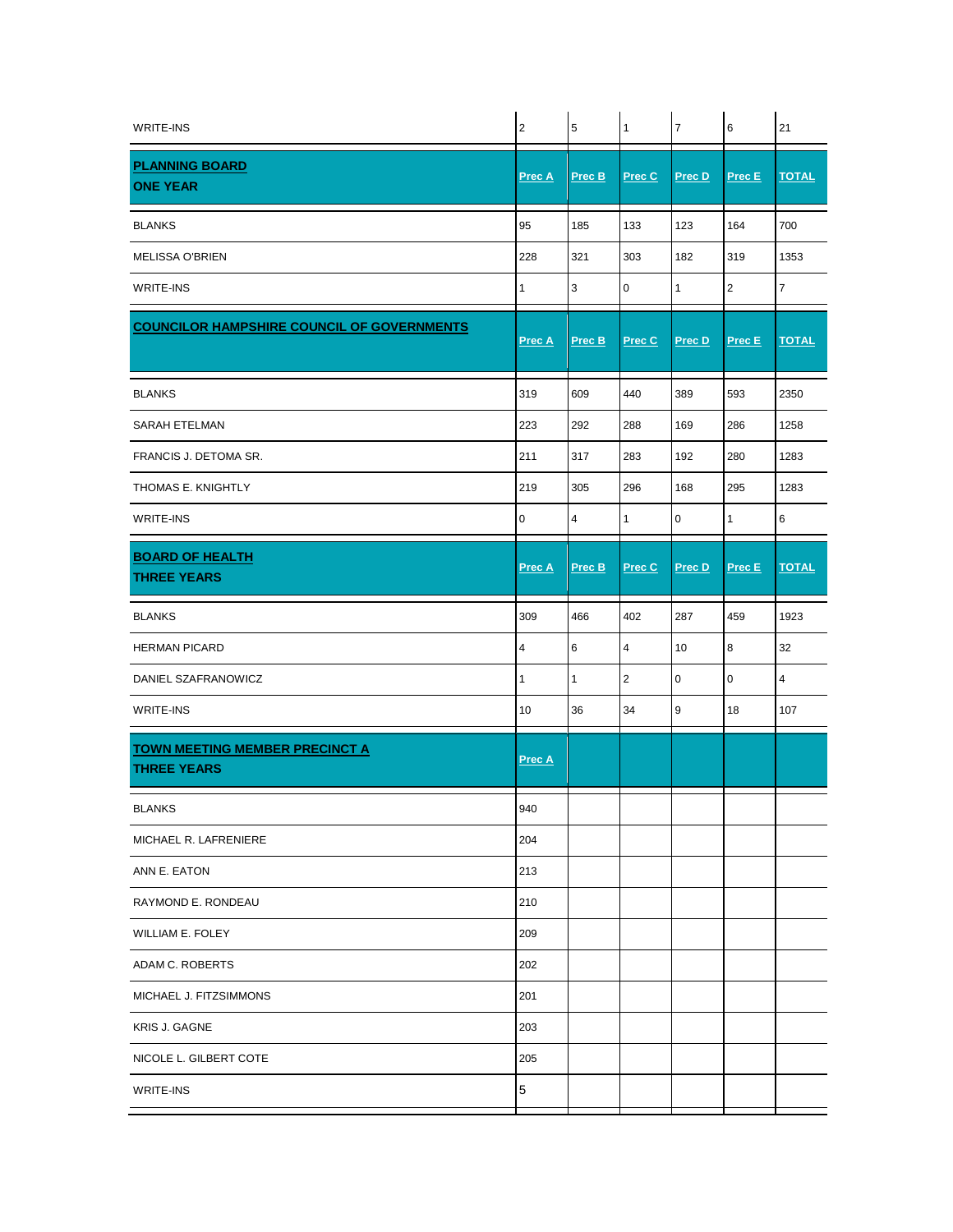| <b>TOWN MEETING MEMBER PRECINCT A</b><br><b>ONE YEARS</b>   | Prec A       |                |        |  |  |
|-------------------------------------------------------------|--------------|----------------|--------|--|--|
| <b>BLANKS</b>                                               | 957          |                |        |  |  |
| PAULINE CASEY                                               | 3            |                |        |  |  |
| <b>STEVEN LEMANSKI</b>                                      | 3            |                |        |  |  |
| <b>BONNIE LEMANSKI</b>                                      | $\mathbf{1}$ |                |        |  |  |
| WRITE-INS                                                   | 8            |                |        |  |  |
| <b>TOWN MEETING MEMBER PRECINCT B</b><br><b>THREE YEARS</b> |              | Prec B         |        |  |  |
| <b>BLANKS</b>                                               |              | 1744           |        |  |  |
| CHARLES H. VIENS                                            |              | 308            |        |  |  |
| CHESTER T. SINCLAIR                                         |              | 284            |        |  |  |
| MICHAEL T. KEANE                                            |              | 285            |        |  |  |
| JUDITH K. ELLENBERG                                         |              | 295            |        |  |  |
| KATHLEEN M. KEANE                                           |              | 285            |        |  |  |
| LUCILLE J. BLASKO                                           |              | 282            |        |  |  |
| ROBERT F. BLASKO SR.                                        |              | 281            |        |  |  |
| PRISCILLA A. MANDRACHIA                                     |              | 295            |        |  |  |
| <b>WRITE-INS</b>                                            |              | 13             |        |  |  |
| <b>TOWN MEETING MEMBER PRECINCT B</b><br><b>ONE YEAR</b>    |              | Prec B         |        |  |  |
| <b>BLANKS</b>                                               |              | 694            |        |  |  |
| <b>WINSTON LAVALLEE</b>                                     |              | 6              |        |  |  |
| <b>THOMAS CHEVALIER</b>                                     |              | $\overline{4}$ |        |  |  |
| WRITE-INS                                                   |              | 13             |        |  |  |
| <b>TOWN MEETING MEMBER PRECINCT C</b><br><b>THREE YEARS</b> |              |                | Prec C |  |  |
| <b>BLANKS</b>                                               |              |                | 1824   |  |  |
| JON E. CAMP                                                 |              |                | 279    |  |  |
| RAYMOND J. MINER                                            |              |                | 281    |  |  |
| EDWARD J. HOLLERING                                         |              |                | 255    |  |  |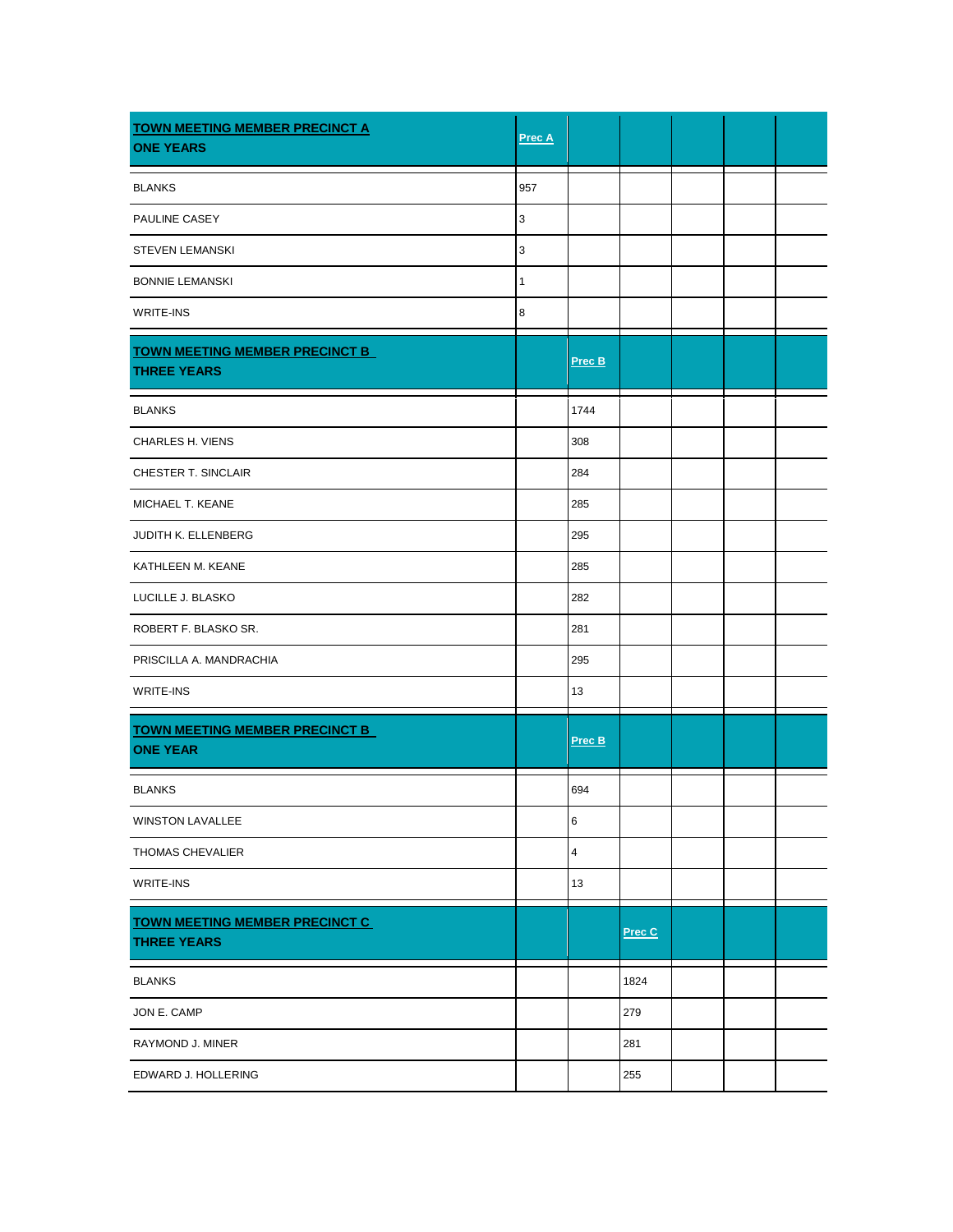| ROBERT P. ZIOMEK                                          |  | 275          |        |        |  |
|-----------------------------------------------------------|--|--------------|--------|--------|--|
| <b>VERONIQUE B. SMITH</b>                                 |  | 287          |        |        |  |
| <b>GAIL C. LEHTOMAKI</b>                                  |  | 255          |        |        |  |
| <b>ALICIA PETTENGILL</b>                                  |  | $\mathbf{1}$ |        |        |  |
| <b>MARK GINGRAS</b>                                       |  | 1            |        |        |  |
| WRITE-INS                                                 |  | 30           |        |        |  |
| <b>TOWN MEETING MEMBER PRECINCT D</b>                     |  |              | Prec D |        |  |
| <b>THREE YEARS</b>                                        |  |              |        |        |  |
| <b>BLANKS</b>                                             |  |              | 1081   |        |  |
| PATRICIA C. KRASKE                                        |  |              | 163    |        |  |
| MICHAEL M. FISHER                                         |  |              | 164    |        |  |
| MARGARET E. JODOIN                                        |  |              | 177    |        |  |
| <b>MARK CAVANAUGH</b>                                     |  |              | 176    |        |  |
| WALTER A. HAMILTON                                        |  |              | 160    |        |  |
| <b>BARRY C. WHITE</b>                                     |  |              | 183    |        |  |
| CYNTHIA F. PYLE                                           |  |              | 169    |        |  |
| STEPHEN B. HAMLIN                                         |  |              | 171    |        |  |
| WRITE-INS                                                 |  |              | 4      |        |  |
| <b>TOWN MEETING MEMBER PRECINCT E</b>                     |  |              |        | Prec E |  |
| <b>THREE YEARS</b>                                        |  |              |        |        |  |
| <b>BLANKS</b>                                             |  |              |        | 1936   |  |
| LAWRENCE H. DUBOIS                                        |  |              |        | 269    |  |
| MARILYN G. ISHLER                                         |  |              |        | 289    |  |
| ROBERT L. ROBERTSON                                       |  |              |        | 276    |  |
| <b>JUDITH A. FORTIER</b>                                  |  |              |        | 268    |  |
| CHRISTINE M. ARCHAMBAULT                                  |  |              |        | 273    |  |
| DANIEL J. KELLEHER                                        |  |              |        | 270    |  |
| JAMES R. SWINDELL                                         |  |              |        | 273    |  |
| <b>STEVE MERRILL</b>                                      |  |              |        | 6      |  |
| WRITE-INS                                                 |  |              |        | 20     |  |
| <b>TOWN MEETING MEMBER PRECINCT E</b><br><b>TWO YEARS</b> |  |              |        | Prec E |  |